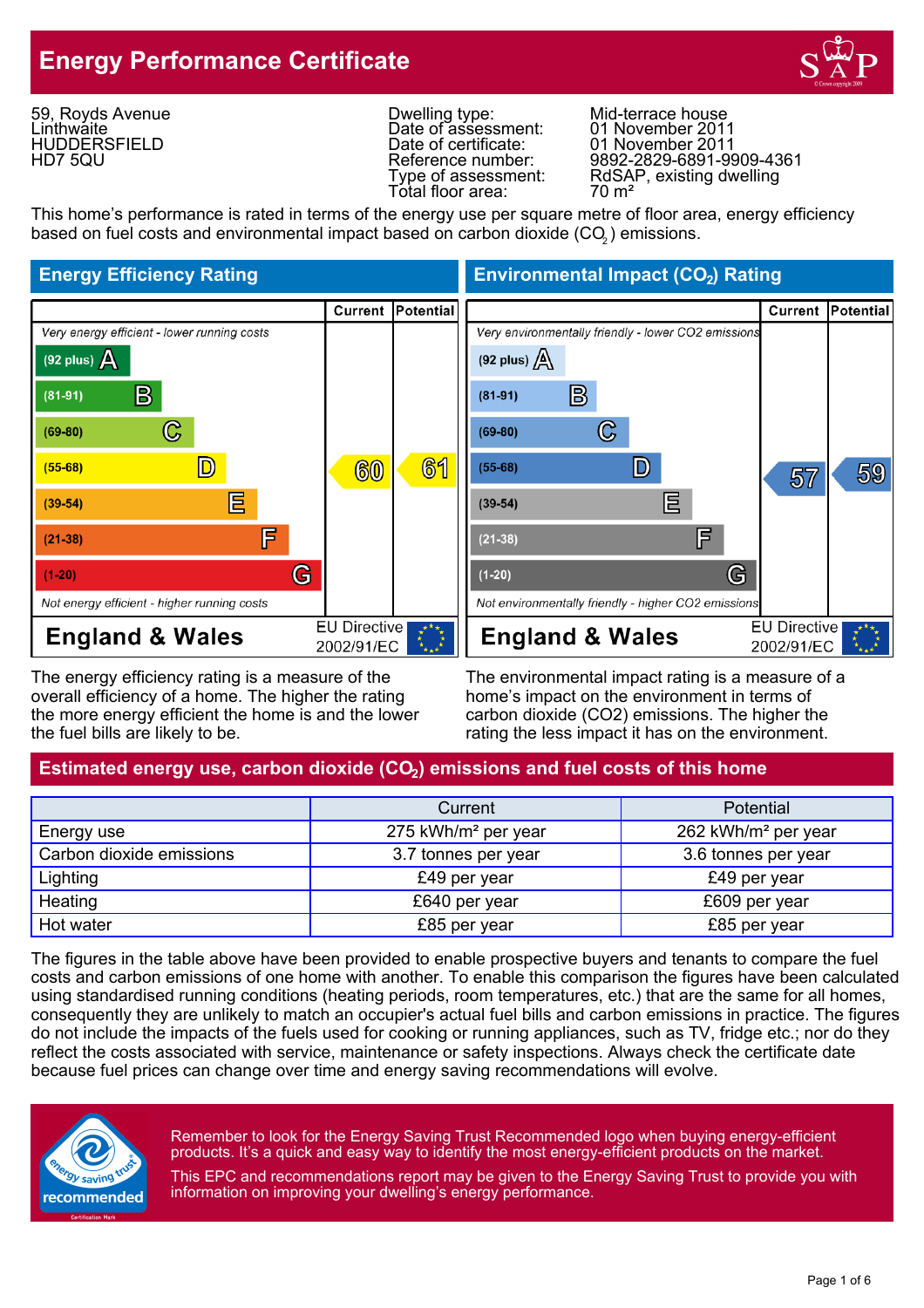#### **About this document**

The Energy Performance Certificate for this dwelling was produced following an energy assessment undertaken by a qualified assessor, accredited by Stroma Certification, to a scheme authorised by the Government. This certificate was produced using the RdSAP 2009 assessment methodology and has been produced under the Energy Performance of Buildings (Certificates and Inspections) (England and Wales) Regulations 2007 as amended. A copy of the certificate has been lodged on a national register.

| Assessor's accreditation number:<br>Assessor's name: | STRO006679<br><b>Robert Helliwell</b> |
|------------------------------------------------------|---------------------------------------|
| Company name/trading name:                           | <b>Vibrant Energy Matters Ltd</b>     |
| Address:                                             | 2 Foxes Lane, Oakdale Business Park   |
|                                                      | Blackwood, NP12 4AB                   |
| Phone number:                                        | 0845 0945192                          |
| Fax number:                                          | 0000                                  |
| E-mail address:                                      | epcquery@vibrantenergymatters.co.uk   |
| Related party disclosure:                            | No related party                      |

#### **If you have a complaint or wish to confirm that the certificate is genuine**

Details of the assessor and the relevant accreditation scheme are as above. You can get contact details of the accreditation scheme from their website at www.stroma.com together with details of their procedures for confirming authenticity of a certificate and for making a complaint.

#### **About the building's performance ratings**

The ratings on the certificate provide a measure of the building's overall energy efficiency and its environmental impact, calculated in accordance with a national methodology that takes into account factors such as insulation, heating and hot water systems, ventilation and fuels used. The average Energy Efficiency Rating for a dwelling in England and Wales is band E (rating 50).

Not all buildings are used in the same way, so energy ratings use 'standard occupancy' assumptions which may be different from the specific way you use your home. Different methods of calculation are used for homes and for other buildings. Details can be found at www.communities.gov.uk/epbd.

Buildings that are more energy efficient use less energy, save money and help protect the environment. A building with a rating of 100 would cost almost nothing to heat and light and would cause almost no carbon emissions. The potential ratings on the certificate describe how close this building could get to 100 if all the cost effective recommended improvements were implemented.

#### **About the impact of buildings on the environment**

One of the biggest contributors to global warming is carbon dioxide. The way we use energy in buildings causes emissions of carbon. The energy we use for heating, lighting and power in homes produces over a quarter of the UK's carbon dioxide emissions and other buildings produce a further one-sixth.

The average household causes about 6 tonnes of carbon dioxide every year. Adopting the recommendations in this report can reduce emissions and protect the environment. You could reduce emissions even more by switching to renewable energy sources. In addition there are many simple everyday measures that will save money, improve comfort and reduce the impact on the environment. Some examples are given at the end of this report.

# **Directgov**

**Click www.epcadviser.direct.gov.uk our online tool which uses information from this EPC to show you how to save money on your fuel bills.**

Further information about Energy Performance Certificates can be found under Frequently Asked Questions at www.epcregister.com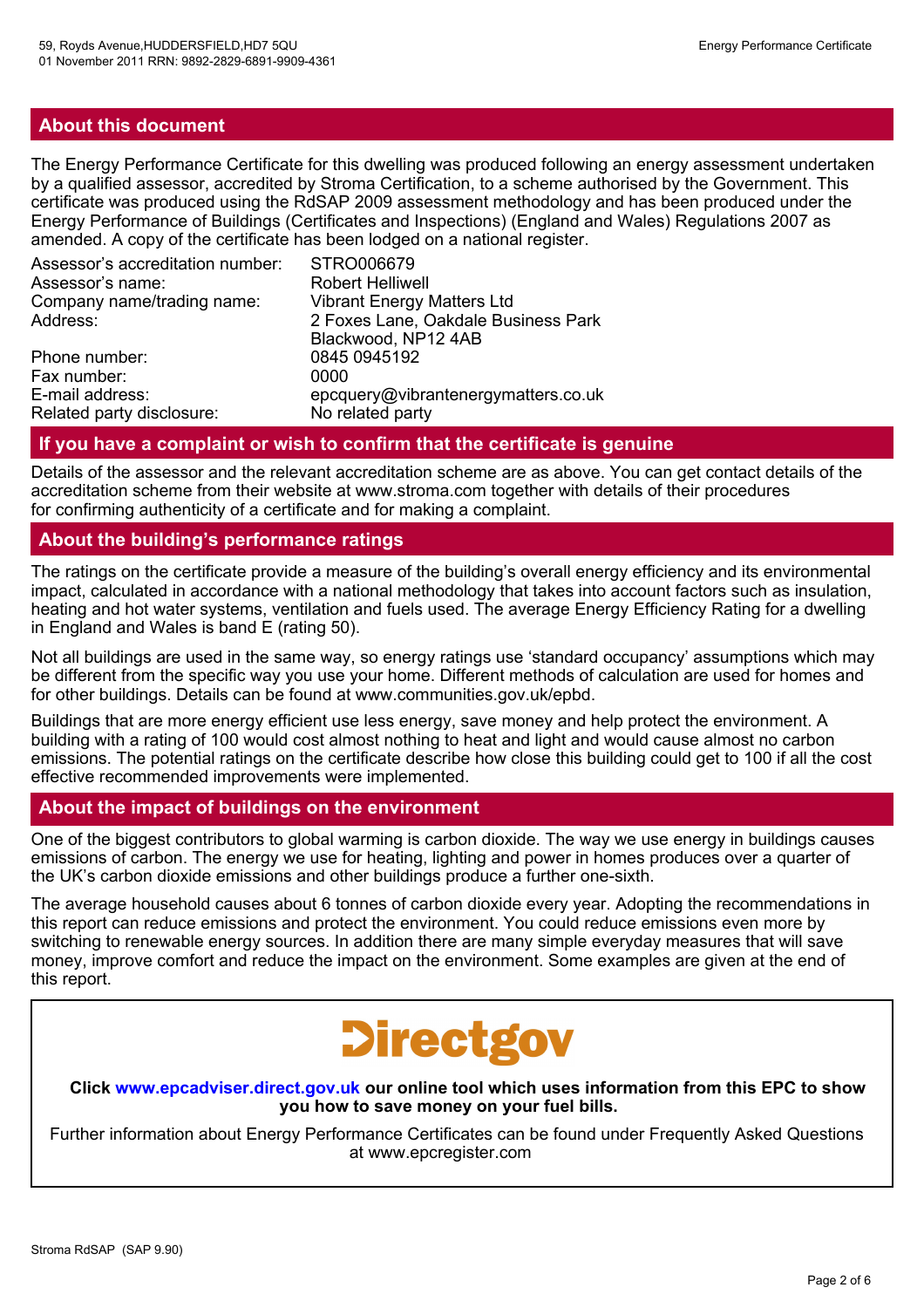#### **Recommendations**

The measures below are cost effective. The performance ratings after improvement listed below are cumulative, that is they assume the improvements have been installed in the order that they appear in the table. The indicative costs are representative for most properties but may not apply in a particular case.

| <b>Lower cost measures</b>                               | <b>Indicative Cost</b> | <b>Typical savings</b><br>per year | Ratings after improvement |                             |
|----------------------------------------------------------|------------------------|------------------------------------|---------------------------|-----------------------------|
|                                                          |                        |                                    | Energy efficiency         | <b>Environmental impact</b> |
| Upgrade heating controls                                 | £350 - £450            | £31                                | D 61                      | D 59                        |
| Total                                                    |                        | £31                                |                           |                             |
| <b>Potential energy efficiency rating</b><br><b>D</b> 61 |                        |                                    |                           |                             |
| Potential environmental impact (CO <sub>2</sub> ) rating |                        |                                    |                           | D 59                        |

#### **Further measures to achieve even higher standards**

The further measures listed below should be considered in addition to those already specified if aiming for the highest possible standards for this home. However you should check the conditions in any covenants, planning conditions, warranties or sale contracts. The indicative costs are representative for most properties but may not apply in a particular case.

| 2 Solar water heating                                       | £4,000 - £6,000   | £26  | D <sub>63</sub> | D 60            |
|-------------------------------------------------------------|-------------------|------|-----------------|-----------------|
| 3 50 mm internal or external wall<br>insulation             | £5,500 - £14,500  | £100 | D 68            | D 67            |
| 4 Solar photovoltaic panels, 2.5 kWp                        | E11,000 - £20,000 | £214 | C 79            | C 78            |
| <b>Enhanced energy efficiency rating</b><br>C <sub>79</sub> |                   |      |                 |                 |
| Enhanced environmental impact (CO <sub>2</sub> ) rating     |                   |      |                 | C <sub>78</sub> |

Improvements to the energy efficiency and environmental impact ratings will usually be in step with each other. However, they can sometimes diverge because reduced energy costs are not always accompanied by a reduction in carbon dioxide  $(CO<sub>2</sub>)$  emissions.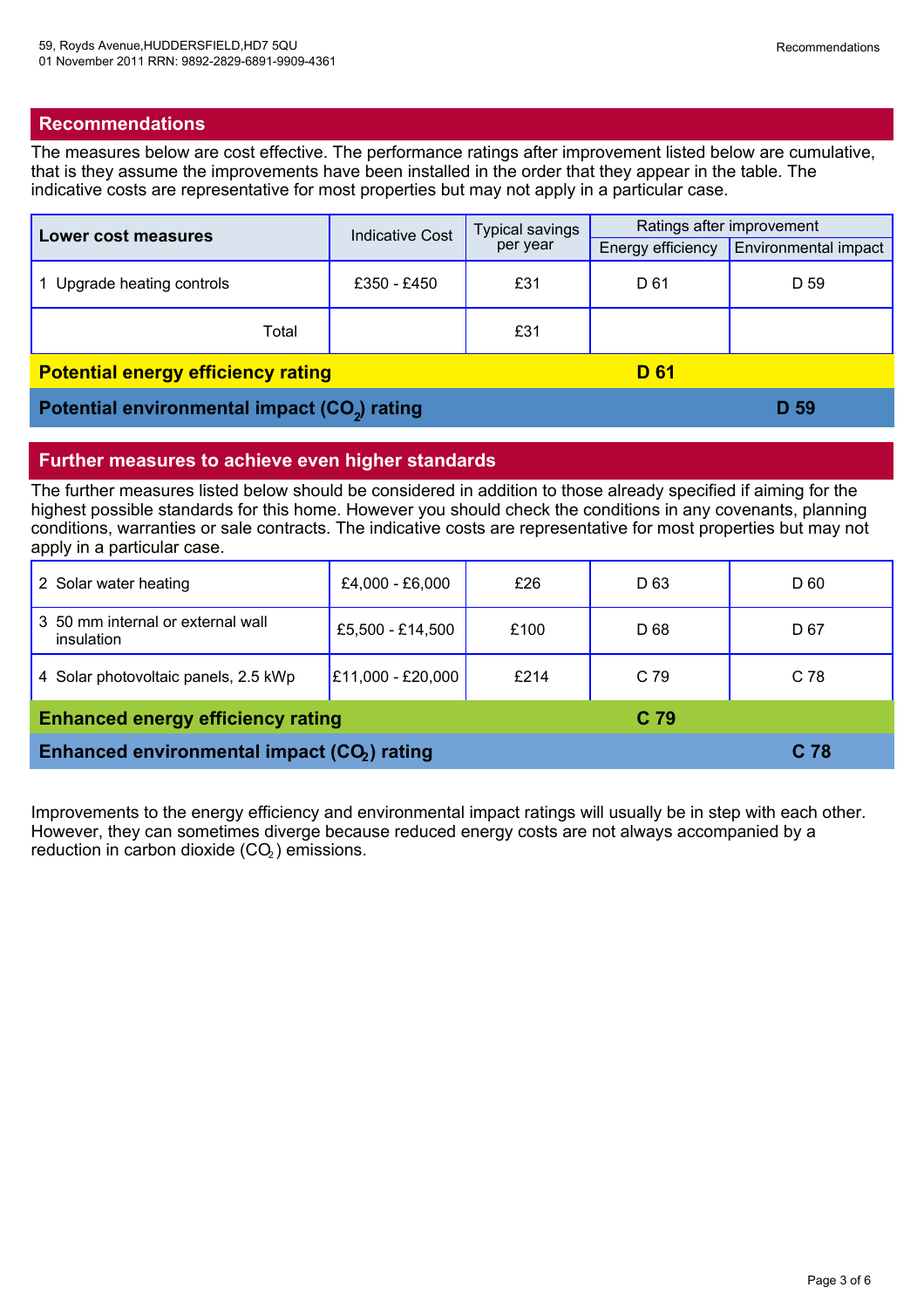# **Summary of this home's energy performance related features**

The table below gives an assessment of the key individual elements that have an impact on this home's energy and environmental performance. Each element is assessed by the national calculation methodology; 1 star means least efficient and 5 stars means most efficient. The assessment does not take into consideration the physical condition of any element. 'Assumed' means that the insulation could not be inspected and an assumption has been made in the methodology based on age and type of construction.

|                                         |                                                                                                | <b>Current Performance</b> |                |
|-----------------------------------------|------------------------------------------------------------------------------------------------|----------------------------|----------------|
| Element                                 | Description                                                                                    | Energy efficiency          | Environmental  |
| Walls                                   | Sandstone, as built, no insulation (assumed)<br>Cavity wall, as built, no insulation (assumed) | ★☆☆☆☆<br>★★☆☆☆             | ★☆☆☆☆<br>★★☆☆☆ |
| Roof                                    | Pitched, 150 mm loft insulation                                                                | ★★★★☆                      | ★★★★☆          |
| Floor                                   | To unheated space, uninsulated (assumed)                                                       |                            |                |
| <b>Windows</b>                          | Fully double glazed                                                                            | ★★★★☆                      | ★★★★☆          |
| Main heating                            | Boiler and radiators, mains gas                                                                | ★★★★☆                      | ★★★★☆          |
| Main heating controls                   | Programmer, TRVs and bypass                                                                    | ★★★☆☆                      | ★★★☆☆          |
| Secondary heating                       | Room heaters, mains gas                                                                        |                            |                |
| Hot water                               | From main system                                                                               | ★★★★☆                      | ★★★★☆          |
| Lighting                                | Low energy lighting in 75% of fixed outlets                                                    | ★★★★★                      | ★★★★★          |
| <b>Current energy efficiency rating</b> |                                                                                                | <b>D</b> 60                |                |
|                                         | Current environmental impact (CO <sub>2</sub> ) rating                                         |                            | D 57           |

#### **Low and zero carbon energy sources**

None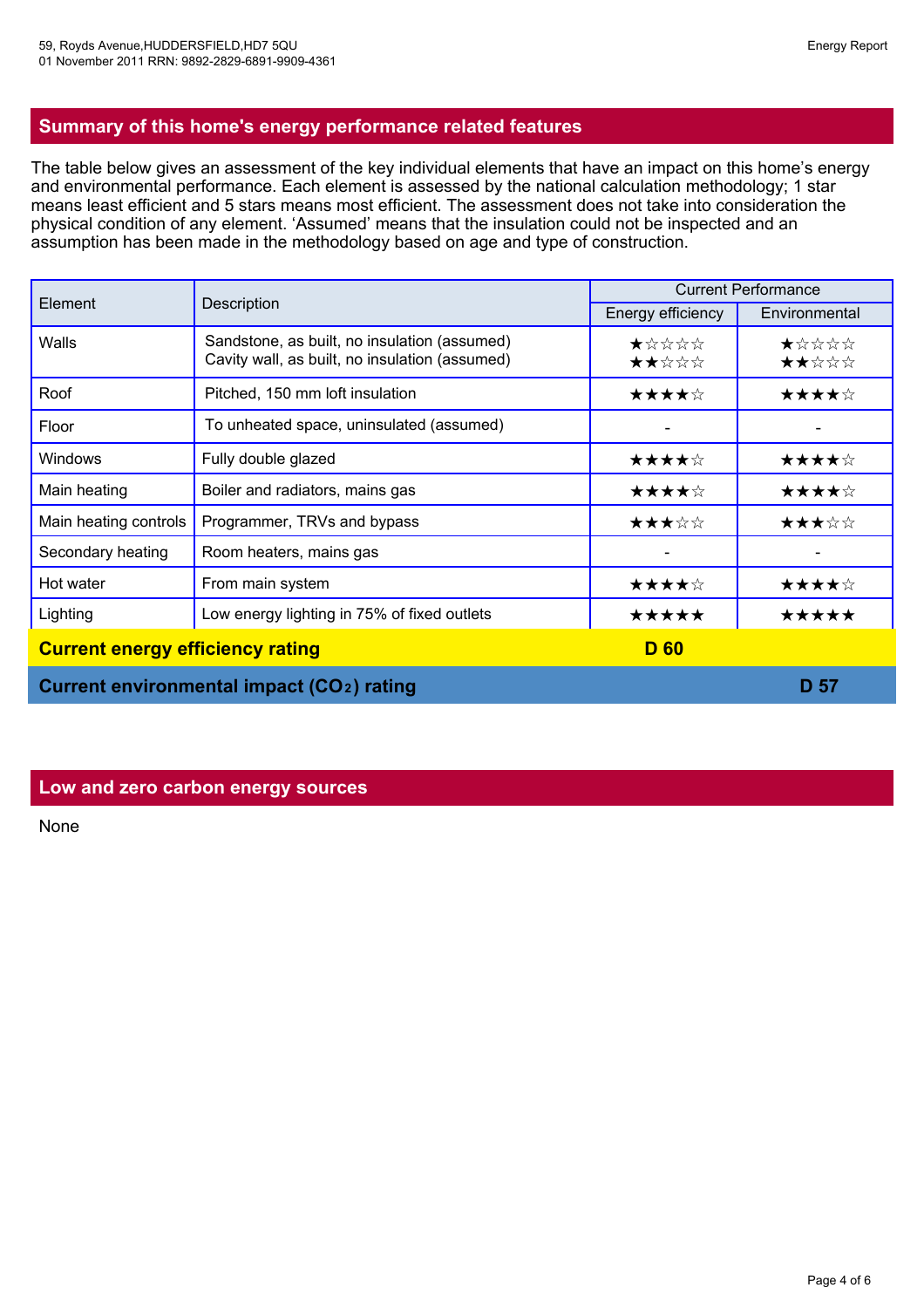#### **About the cost effective measures to improve this home's performance ratings**

If you are a tenant, before undertaking any work you should check the terms of your lease and obtain approval from your landlord if the lease either requires it, or makes no express provision for such work.

#### **Lower cost measures**

These measures are relatively inexpensive to install and are worth tackling first. The indicative costs of measures included earlier in this EPC include the costs of professional installation in most cases. Some of the cost effective measures below may be installed as DIY projects which will reduce the cost. DIY is not always straightforward, and sometimes there are health and safety risks, so take advice before carrying out DIY improvements.

#### **1 Heating controls (room thermostat)**

The heating system should have <sup>a</sup> room thermostat to enable the boiler to switch off when no heat is required. The thermostatic radiator valve should be removed from any radiator in the same room as the thermostat. Ask <sup>a</sup> heating engineer to do this work.

#### **About the further measures to achieve even higher standards**

Further measures that could deliver even higher standards for this home. You should check the conditions in any covenants, planning conditions, warranties or sale contracts before undertaking any of these measures. If you are a tenant, before undertaking any work you should check the terms of your lease and obtain approval from your landlord if the lease either requires it, or makes no express provision for such work.

#### **2 Solar water heating**

A solar water heating panel uses the sun to pre-heat the hot water supply, significantly reducing demand on the heating system to provide hot water and hence save fuel and money. You could be eligible for Renewable Heat Incentive payments which could appreciably increase the savings beyond those shown on your EPC, provided that both the product and the installer are certified by the Microgeneration Certification Scheme (or equivalent). Details of local MCS installers are available at www.microgenerationcertification.org.

#### **3 Internal or external wall insulation**

Solid wall insulation involves adding <sup>a</sup> layer of insulation to either the inside or the outside surface of the external walls, which reduces heat loss and lowers fuel bills. Further information can be obtained from the National Insulation Association (www.nationalinsulationassociation.org.uk).

#### **4 Solar photovoltaic (PV) panels**

A solar PV system converts light directly into electricity via panels placed on the roof and can be used throughout the home. Building Regulations apply to this work and planning restrictions may apply. You could be eligible for <sup>a</sup> Feed-in Tariff which could appreciably increase the savings beyond those shown on your EPC, provided that both the product and the installer are certified by the Microgeneration Certification Scheme (or equivalent). Details of local MCS installers are available at www.microgenerationcertification.org.